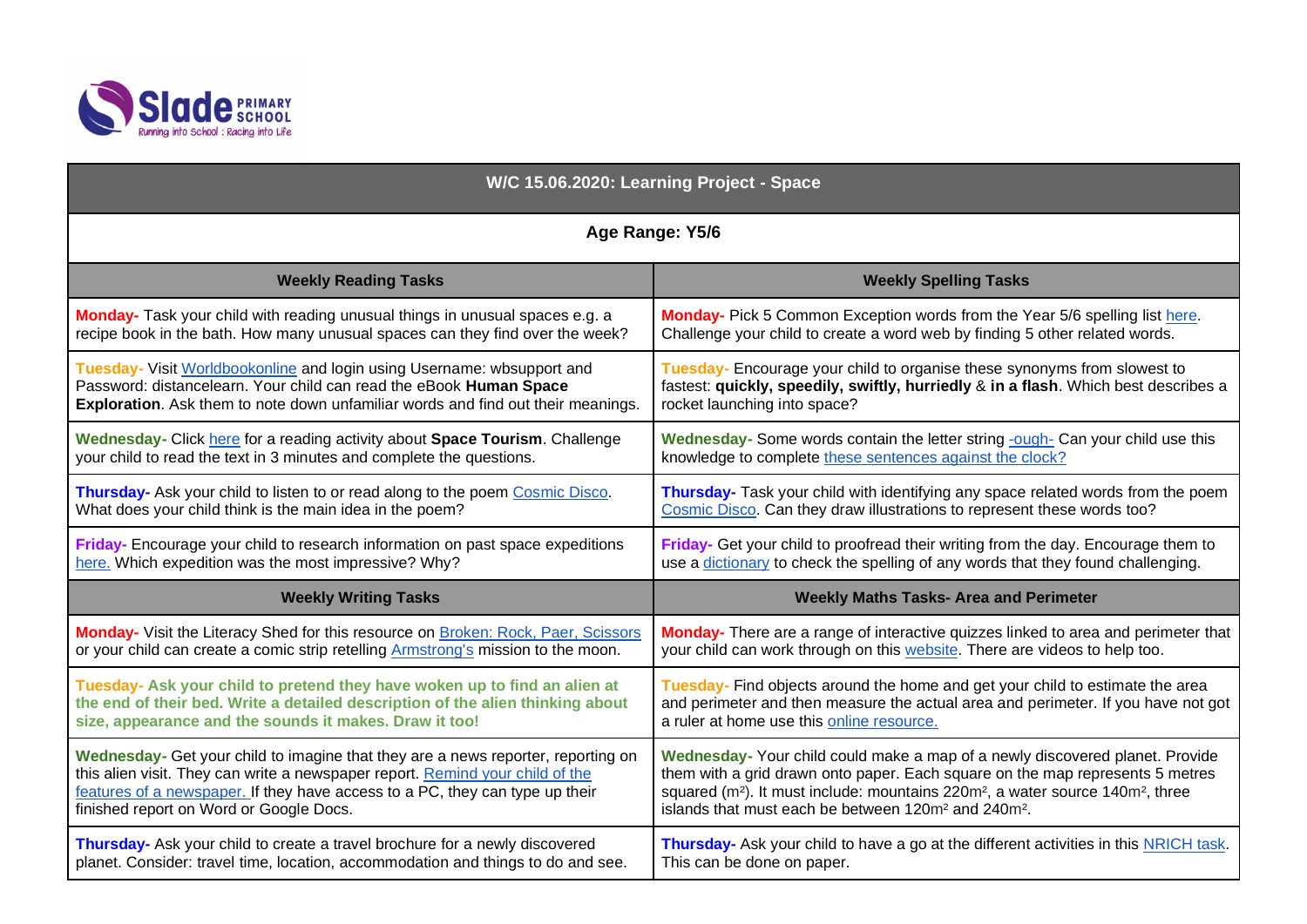**Friday-** Your child can write a persuasive letter/job application to NASA asking to be the next astronaut to go into space. Remind them that they must include the [skills](https://www.spacekids.co.uk/astronauts/) they have that would make them the best candidate.

**Friday-** Order the planets based on the number of Earth days it takes for them to orbit the Sun- Saturn: 10,759 days, Earth: 365 days, Mercury: 88 days, Uranus: 30,687 days, Jupiter: 4,333 days, Mars: 687 days, Venus: 225 days & Neptune: 60,190 days.

## **Learning Project - to be done throughout the week**

**The project this week aims to provide opportunities for your child to learn more about space. Learning may focus on our Solar System, the Sun and the Moon. It could look at life in outer space from the view of an astronaut and travelling through space.** 

● **Moon Moves -** Get your child to research the importance of the [Moon](https://safeyoutube.net/w/miF6) to life on Earth. Ask your child to research the movement of the Moon relative to the Earth and create a model of the Earth, Moon and Sun. Here is an idea of how your child could do it.



- **Through Space and Time-** Ask your child to research space exploration history and create a timeline of how people have travelled into space. Get them to think about when the first rocket was launched? When did the first man travel to space? How about the first woman? What other significant events can they add to their timeline?
- **Connect the Dots-** Ask your child to examine the different life stages of a star and explore the names and shapes of some famous [constellations.](https://www.ducksters.com/science/physics/constellations.php) Ask your child to create a poster displaying the different constellations which can be used to teach others. Tell them to make it as creative as possible.
- **Dancing into Space-** Listen to Holst's ['The Planets'](https://safeyoutube.net/w/6lF6) with your child. Ask them to select a planet and decide what they think that planet would be like. Get them to create a dance/ set of movements to go with the music which will portray this. Take a video of their dance to share with the family and encourage your child to self-evaluate whilst watching the video. Remember to tweet a video of their dance at **#TheLearningProjects**.
- Mission to Space- Get your child to research the different components of a spacecraft and using their understanding of this, design their own spacecraft. Get them to think carefully about what it needs to include in order for astronauts to survive in space. Can they make a small scale model using resources from around the home? There might be inspiration [here.](https://www.nasa.gov/kidsclub/index.html)

## **Coronavirus and Wellbeing- Looking Forward**

**The change that Covid-19 has caused to our lives has been difficult and has provided countless challenges. For many children, the uncertainty and disruption to everyday life has caused worry and anxiety. These tasks are designed to help children process the current situation, begin to make sense of it and plan for returning to a different normal.** 

## **Think**

Reading or being read to offers hope and positivity. [The Book of Hopes](https://issuu.com/bloomsburypublishing/docs/thebookofhopes_interactivepdf) aims to comfort and encourage children during these unusual times.

## **Talk**

Talk to your child about what they have found most challenging over the last few weeks and what has helped them most during these difficult times. Which of these things are they or you as a family going to continue to do as things return to normality? E.g continue with daily walks or play more family board games. Write a pledge as a family, recording all of things that you will continue in the future.

### **Do**

Task your child with writing a letter to their future self. Ask them to include advice about things that have helped them to cope and feel optimistic over the last few weeks. When/if your child feels anxious or worried, ask them to read the letter to help them through these days.

#### **Visit**

If your child is struggling to adapt to the 'new normal', [Mind Ed for Families](https://mindedforfamilies.org.uk/young-people) offers safe and reliable advice on supporting children's mental health and wellbeing.